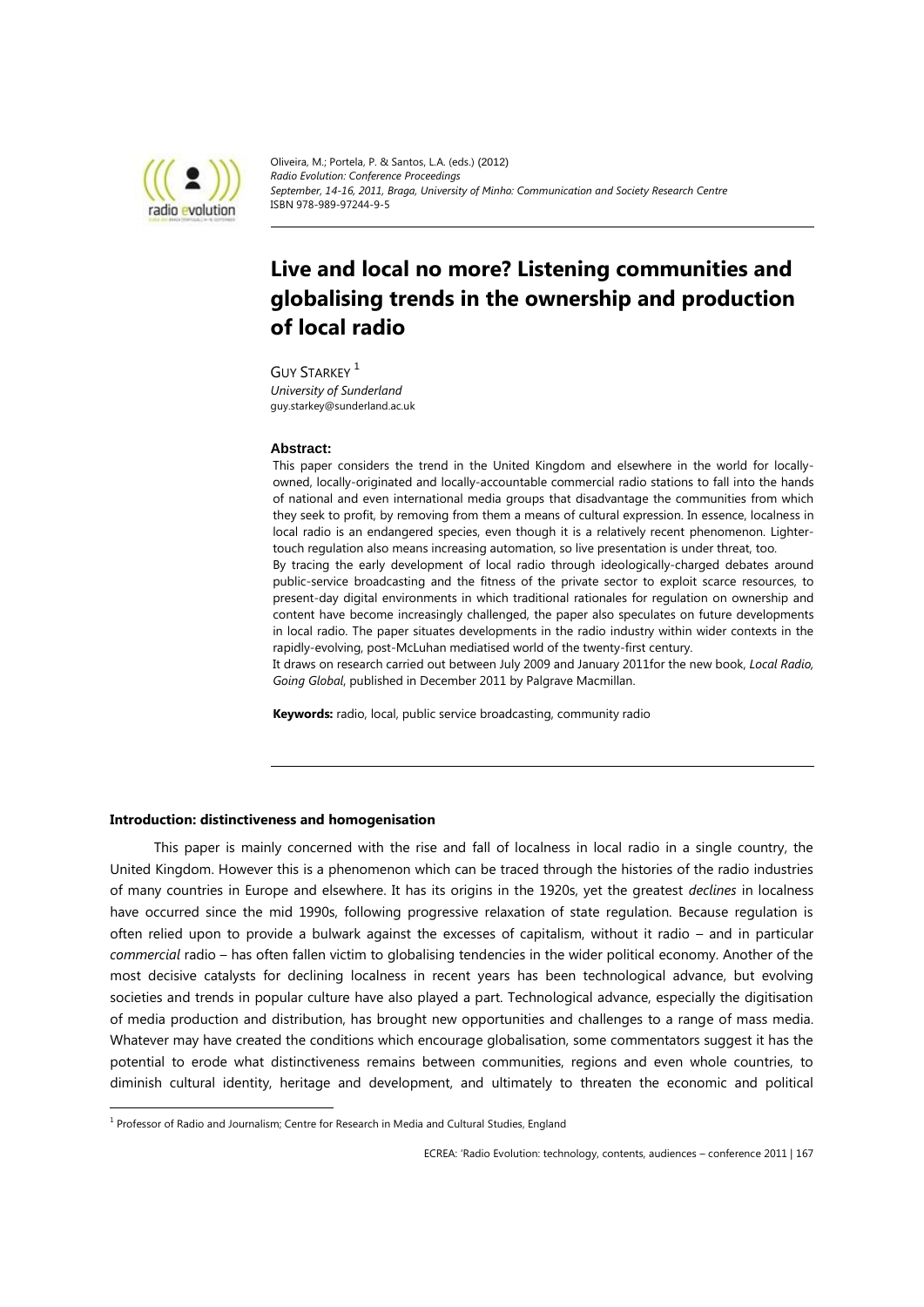#### Guy Starkey

autonomy of minorities, large and small. In 1964 the Canadian scholar Marshall McLuhan suggested that the shrinking 'global village' of an increasingly mediatised world, was not a homogenising influence on societies (2001: 334). However, since 1964, that world has become increasingly mediatised and with the recent exponential quickening of the pace of change which we have already identified, the threat of globalisation has grown. The rise and fall of localness in local radio may not be solely responsible for the realisation of such apocalyptic predictions, but it may contribute to such a scenario because one of the great strengths of local media content is that it can – and often still does - express and support cultural, socio-political and economic distinctiveness.

Many of those who claim local ownership of media institutions to be virtuous argue the following to be significant: the organisation is owned and controlled by stakeholders in the community who are more sympathetic to the concerns of the community, (even though in practice these owners may just be a privileged few); they are more likely to be inclined to resist external influences on local distinctiveness; they may also tend to resist the exclusion of local distinctiveness from the output and they might be better equipped to resist homogenising, perhaps globalising influences emanating from other cultures and centres of economic influence. Locallyproduced content, it is argued, can enable local citizens to access producers directly, so that content can better reflect local distinctiveness and cultural diversity, promote audience involvement in local discourse and thereby stimulate local participation and democracy. Conversely, there are a range of pejorative claims that can be made about localness: that local ownership may bestow upon a privileged minority excessive influence over the community and the opportunity to promote perspectives and assumptions that run so absurdly counter to those of the wider contexts within which the community is situated that they reflect only values and attitudes that are extremely parochial in nature. A prevalence of parochial content and contributors, they might argue, can lead to the exclusion of more mainstream (that is, international, national or regional) content and contributors, while lower production values might be the result of smaller budgets and the lack of economies of scale. Low standards of 'professionalism' might anyway lead to low audience penetration because there are many more attractively produced national and regional alternatives on offer in the increasingly crowded media marketplace.

Before we consider some specifics around localness in radio, let us first consider some similarities between radio and other media upon which audiences have grown to rely in order to access local content, produced locally. Table 1 shows through Newspaper Society data from July 2011 that in the UK, local and regional press ownership, in many cases of titles which developed as independent, locally-owned newspapers in local communities which they reflected in their content, resides mainly with the four largest companies. Between them, Trinity Mirror, Johnston Press, Newsquest Media Group, and Northcliffe Media own 719 out of the 1,167 titles published in the UK and enjoy a combined weekly circulation of 29,660,908. Including a further sixteen publishers in a 'top twenty' excludes only 153 titles owned by a small number of relatively small 'independents'. This decline in local ownership of newspaper titles has resulted in increasingly homogenised approaches to producing the content within each group, to the imposition of standard practices across titles within groups and the loss of distinctiveness in style and content in many titles. Meanwhile the economics of television, with the high cost of original programming, have hampered the growth of any thriving local television sector while most recently threatening to curtail what regional production of news and programming remains in the commercial sector, where ITV has been allowed to progressively dilute its public-service commitments in the face of increased competition from purely national channels.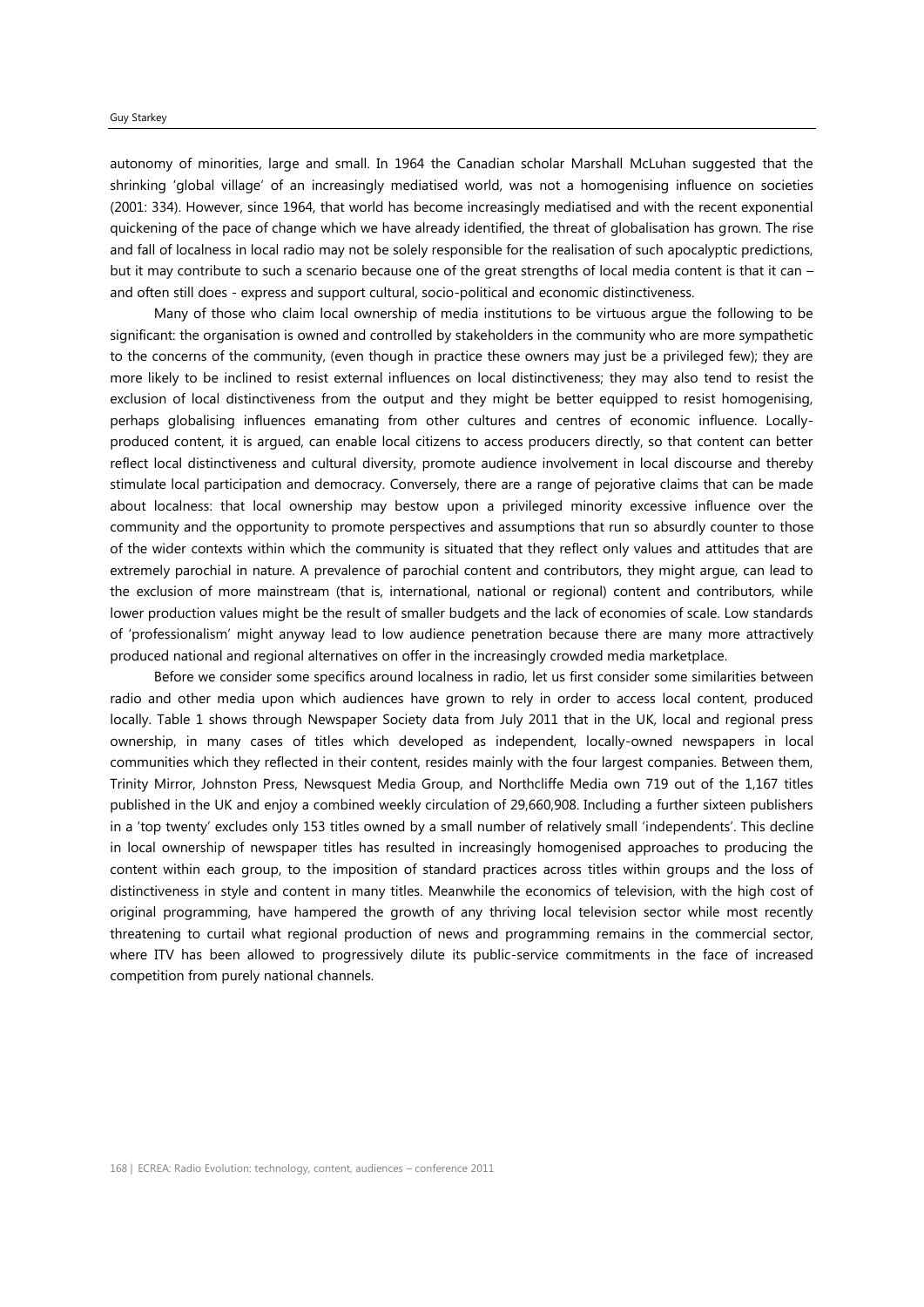| Rank by<br>weekly |                                  | Number of        |                    |
|-------------------|----------------------------------|------------------|--------------------|
| circulation       |                                  | titles           | Weekly circulation |
| $\mathbf{1}$      | Trinity Mirror plc               | 168              | 10,889,071         |
| $\overline{2}$    | Johnston Press                   | 253              | 7,046,685          |
| 3                 | Newsquest Media Group            | 183              | 6,399,077          |
| 4                 | Northcliffe Media Ltd            | 115              | 5,326,075          |
| 5                 | Associated Newspapers Ltd        | $\mathbf{1}$     | 3,628,870          |
| $\,6$             | Evening Standard Ltd             | $\mathbf{1}$     | 3,009,800          |
| 7                 | Archant                          | 69               | 1,812,760          |
| 8                 | D.C. Thomson & Co Ltd            | 6                | 1,612,089          |
| 9                 | The Midland News Association Ltd | 17               | 1,608,258          |
| 10                | Tindle Newspapers Ltd            | 74               | 1,133,678          |
| 11                | Iliffe News & Media              | 40               | 1,018,954          |
| 12                | Independent News & Media         | 6                | 507,559            |
| 13                | NWN Media Ltd                    | 14               | 446,843            |
| 14                | CN Group Ltd                     | 10               | 371,229            |
| 15                | <b>Bullivant Media Ltd</b>       | $\boldsymbol{9}$ | 369,717            |
| 16                | Kent Messenger Ltd               | 18               | 355,937            |
| 17                | <b>Irish News Ltd</b>            | $\mathbf{1}$     | 265,332            |
| 18                | Dunfermline Press Group          | 14               | 224,214            |
| 19                | Clyde & Forth Press Ltd          | 14               | 214,671            |
| 20                | <b>Topper Newspapers Ltd</b>     | $\mathbf{1}$     | 212,793            |
|                   | Total Top 20 publishers          | 1,014            | 46,453,612         |
|                   | Total other publishers           | 153              | 1,529,774          |
|                   | Total all publishers (87)        | 1,167            | 47,983,386         |

Table 1: UK local and regional press ownership, July 2011. Source: Newspaper Society

# **The rise of local radio**

In the UK commercial radio sector, a trend for locally-owned, locally-originated and locally-accountable commercial radio stations to be acquired by national and even international media groups gathered pace from the mid-1990s. The prospects for local radio in the public sector are suddenly deteriorating as the BBC searches through an initiative called Delivering Quality first, for ways to reduce its costs in order to accommodate a 16 per cent cut in its funding, imposed by a coalition government anxious to reduce state borrowing (Plunkett 2010). It will probably achieve some of the savings required by imposing on its local radio network large-scale programme sharing by groups of stations or all of them in a part-time quasi-national network. However, the outlook for local radio has not always looked so gloomy. At the point of its incorporation, in 1927 the British Broadcasting Corporation (BBC) was a state-owned body benefiting from a compulsory licence fee imposed on every household which used a broadcast receiver to listen to its broadcasts. In return, the BBC was required to provide for its public broadcasting of a quality which private companies were considered unlikely to offer. Thus was born the notion of

ECREA: 'Radio Evolution: technology, contents, audiences – conference 2011 | 169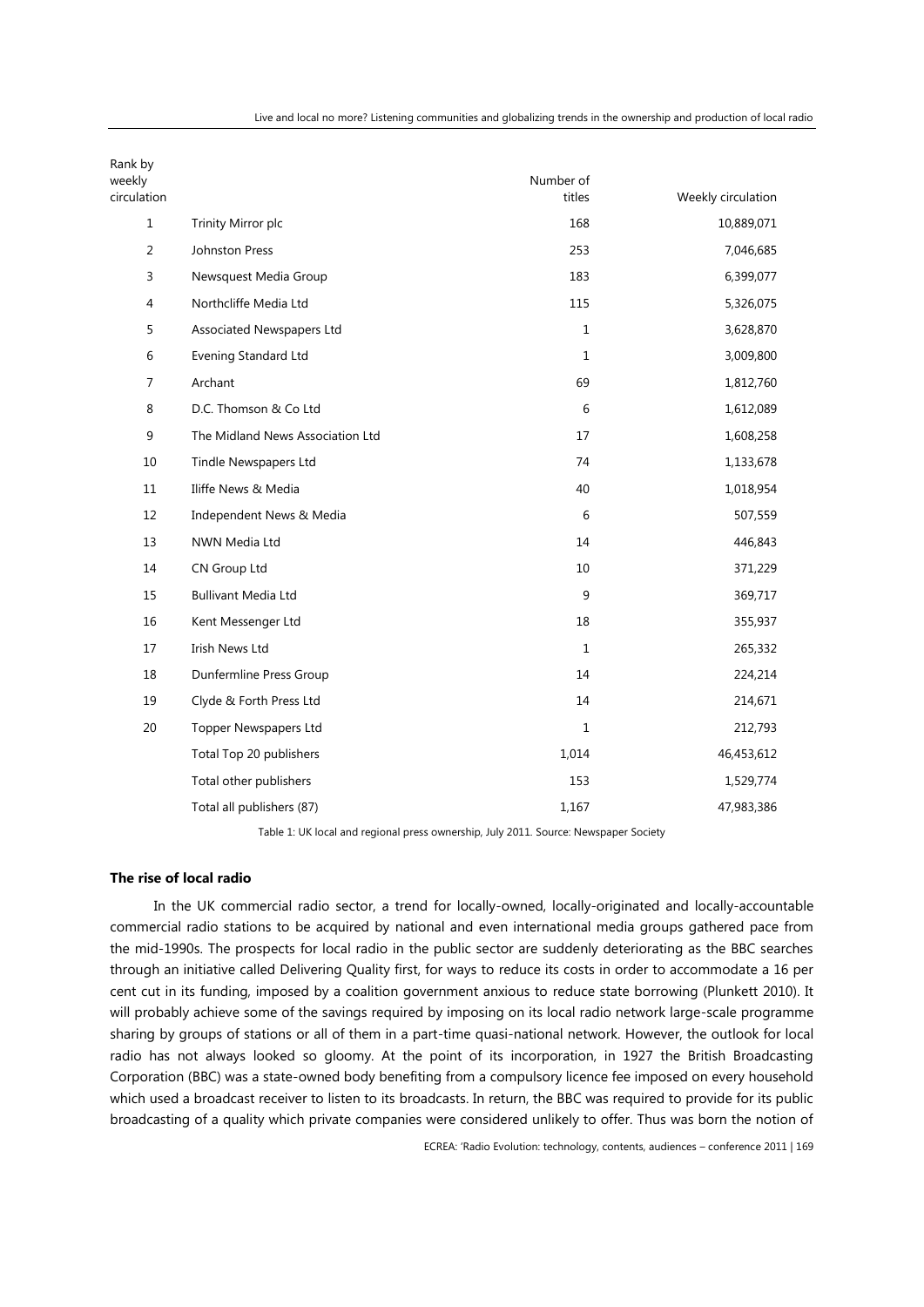#### Guy Starkey

public service broadcasting, one that was quite different to the American model, which mainly left broadcasting to a growing private sector. There would be neither a licence fee nor a monopoly for any single broadcaster in the US, because radio was to be the preserve of multiple private companies or individuals intending to make a profit out of advertising. This relative anarchy, as it may have appeared to the British, was both organised and regulated, (by a number of different bodies, and from 1934 this has been the remit of the Federal Communications Commission or FCC).

This established much more than two dissimilar radio industries: an ideological divide between bullish freemarketeers in the US and the advocates in the UK of a form of public service broadcasting that would be able to provide not only what listeners wanted, but also what was considered good for them. The British PSB model was adopted in various permutations in a number of European countries who were also clearly ideologically opposed to the notion that unfettered capitalism should be relied upon to run radio (Starkey 2007: 23). In the United Kingdom early radio developed on a local, or at least regional, basis. In 1920 the Marconi Company had begun intermittent broadcasts using the call-sign 2MT to small numbers of early radio listeners, using a low-powered transmitter in the county of Essex. A formal licence followed, to regularly broadcast a service to London with the call-sign 2LO. The next locations to benefit from regional radio stations were Birmingham, Manchester, Newcastle, Cardiff, Glasgow, Aberdeen, Bournemouth, Sheffield, Plymouth and Belfast, each station using its own call-sign with which to identify itself on air. Additional relays of neighbouring services were rolled out in Edinburgh, Liverpool, Leeds and Bradford, Hull, Nottingham, Dundee, Stoke-on-Trent and Swansea (McCarthy 2007: 1-9), each one demonstrating how a community, even if rather large by today's standards, might appear to benefit from a radio service of its own or simply through the extension of another station beyond its original editorial area.

In considering how, forty years later, the offshore pirates which began broadcasting from international waters off the coast successfully challenged the BBC's monopoly of daytime radio, most commentators concentrate on the introduction of Radio 1 in 1967 as a national service of pop music aimed at young people, to complement three other national radio services which were rebranded at the same time as Radios 2, 3 and 4 (Fleming 2002: 32; Wilby & Conroy 1994: 19). However, a cause-and-effect relationship also exists between the arrival of the pirates and the birth of local radio in the UK (Crisell 1994: 33). The first 'experimental' BBC local radio station, Radio Leicester, was launched on  $8<sup>th</sup>$  November 1967. Initially there would be only a trial involving eight stations, but by the end of 1973 there were twenty on air and the number rose to forty during the 1990s. With the offshore pirates now outlawed, most had disappeared, so it was to be the state provider that would enjoy a monopoly of local radio provision. Choice was to be between services, but not between providers, with the minor exception of Radio Luxembourg, originally one of a wave of continental radio stations deliberately challenging the BBC's monopoly in the 1930s by broadcasting from the European continent. Luxembourg, though, due to the characteristics of the ionosphere upon which long-distance radio transmissions depend in order to reach audiences over the horizon, was only audible in most of the UK in an evening 'ghetto' after darkness had fallen. However, the 1970 general election campaign was a clash of broadcasting ideologies: the victorious Conservative Party promised to establish a sixty-station network of 'local private enterprise radio', extending local broadcasting to many more what their manifesto described as 'local communities' (1970). Earlier, it had been fears of anarchy on the airwaves and a cacophonous overcrowding of the scarce resource of electro-magnetic spectrum allocated by international agreement to broadcasting that had favoured the granting of a monopoly to the BBC. Such chaos on the newly-liberated broadcasting landscape was to be avoided however through strict – some would say, heavy handed - content and ownership regulation. This would be assured by a regulator for the new commercial radio sector and the already well-established commercial television service, ITV: the Independent Broadcasting Authority (IBA). Fixed-term franchises were awarded through what was soon dubbed a 'beauty contest' selection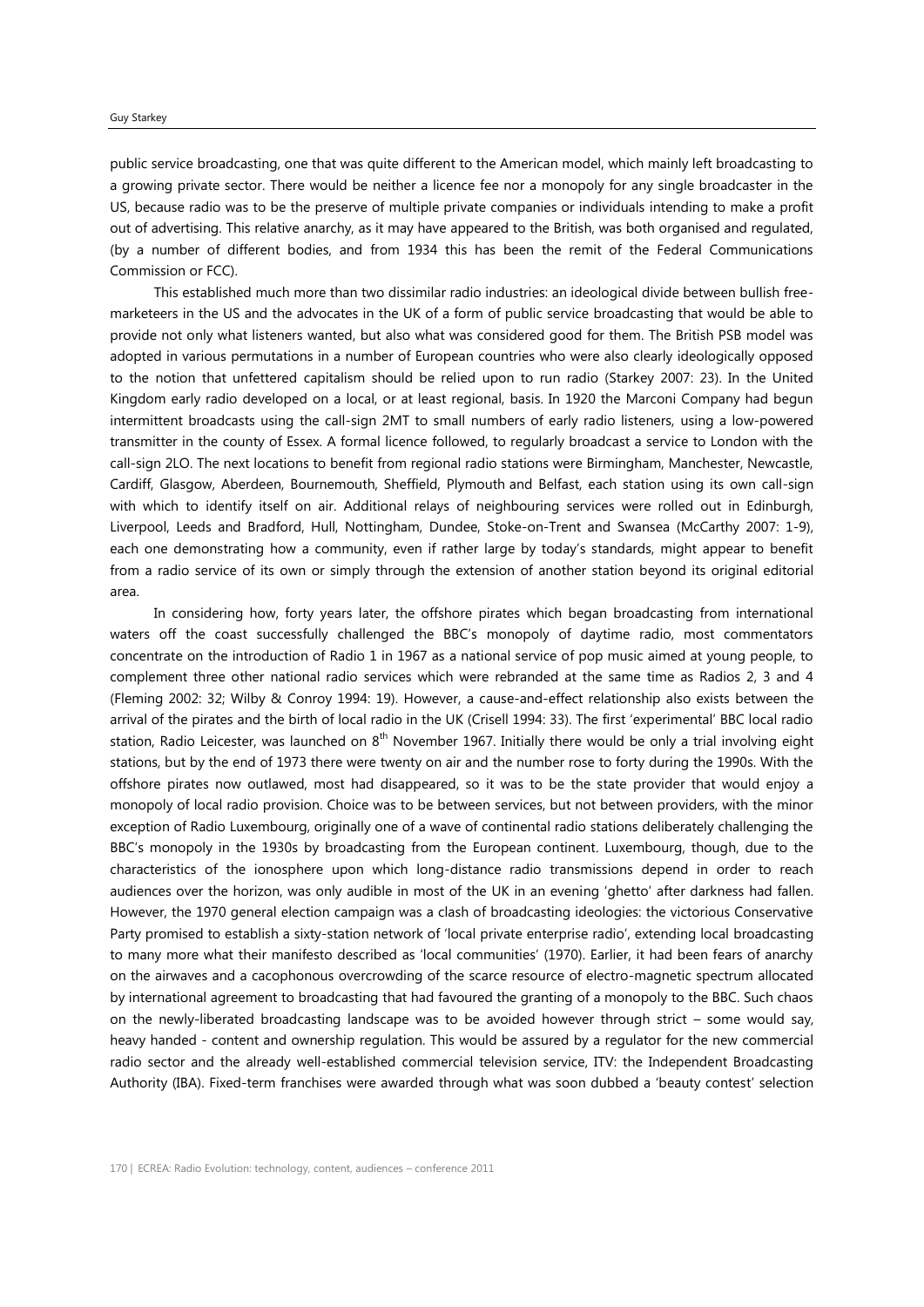process, through which the IBA determined which of those private companies which applied to run commercial radio in an area would provide the best service for the local community.

Firstly, the IBA would identify an area with the potential to sustain through advertising income an Independent Local Radio (ILR) service. Then it would publicly advertise the franchise with a deadline for applications to be submitted, and choose which applicant deserved to be successful. Several criteria were applied by the IBA in making the selection, but alongside credibility of governance and financial robustness – in order to ensure that incomes covered outgoings and generated at least a modest profit - were most certainly local ownership and local content production. Unlike BBC local radio, which relied from its inception upon regular relays of programming from the BBC's national networks in order to stretch meagre budgets to cover the entire broadcast day, the content broadcast by ILR was all to be locally originated in order to best serve the local interests of the communities which they were intended to cover. The journalist Mike Baron, commenting on the delicate balance victorious applicants for ILR franchises had to strike between meeting the programming commitments they had made in their applications and breaking even financially, warned that if some smaller stations were to be overwhelmed by losses, such failures 'would have serious repercussions for the entire network' (1975: 163). The public service obligations imposed on the stations by their own initial promises and the heavy hand of regulation by the IBA made more precarious that balance between advertising income and necessary expenditure - not least because locally producing 'quality' speech is measurably more resource-intensive than simply playing music off records.

Choosing the first of the ILR franchisees and getting the first nineteen of them on air presented many challenges, partly because radio had for so long been widely considered to be the preserve of the BBC. There was no ready-made radio advertising market and some successful franchisees found raising the capital they needed to begin broadcasting unexpectedly problematic. The first two to launch were in London in 1973. LBC was to be an all-speech station and Capital for 'general entertainment'. The network's growth was unexpectedly stalled at nineteen stations because ILR almost immediately suffered from another change of government in 1974 and an ideological repositioning of official attitudes to radio, as Labour returned to power and forbade any further expansion of the network (Baron 1975: 160-6). As the growth of the network stalled, it failed to gain a critical mass which might have made it more robust financially. Consequently, there was less national advertising than at first envisaged and so few stations made a profit in their first years of trading. This was because - in the midst of a difficult economic climate - unlike in the United States, France and many other countries where commercial radio had emerged and begun to thrive earlier in the century, radio was simply not on the agenda of the media buyers with the largest advertising budgets at their disposal. As far as these mainly London-based marketing executives were concerned, radio was a medium they did not readily associate with advertising, and diverting their budgets to the medium was contrary to established practice - despite the brief appearance of the offshore pirate stations of the 1960s and the continuing presence of Radio Luxembourg, now firmly pitched at an evening teenage demographic. They found it challenging to include in their plans a handful of small stations that could provide only patchy coverage of the provinces, most of which could not be heard in London and which operated using unfamiliar branding. By restricting the network to the first nineteen stations - fewer than one third of the number originally envisaged - ILR was prevented from being able to deliver to national advertisers a national audience. One of the consequences of all this was that, until the 1990s the share of the total UK advertising market that found its way to radio barely reached even a meagre two per cent. In its first year of trading, 1974-5, the fourth station on air, Greater Manchester Independent Radio (branded as Piccadilly Radio 261), made a modest first-year profit. Unfortunately, many other stations could not break even. LBC was obliged to bear the additional expense of running a national and international news service for an incomplete network that was unable to pay its way. This was a network which - even without the moratorium on expansion - would have taken years to grow large enough to provide the service, Independent Radio News (IRN), with sufficient income to cover its costs. Each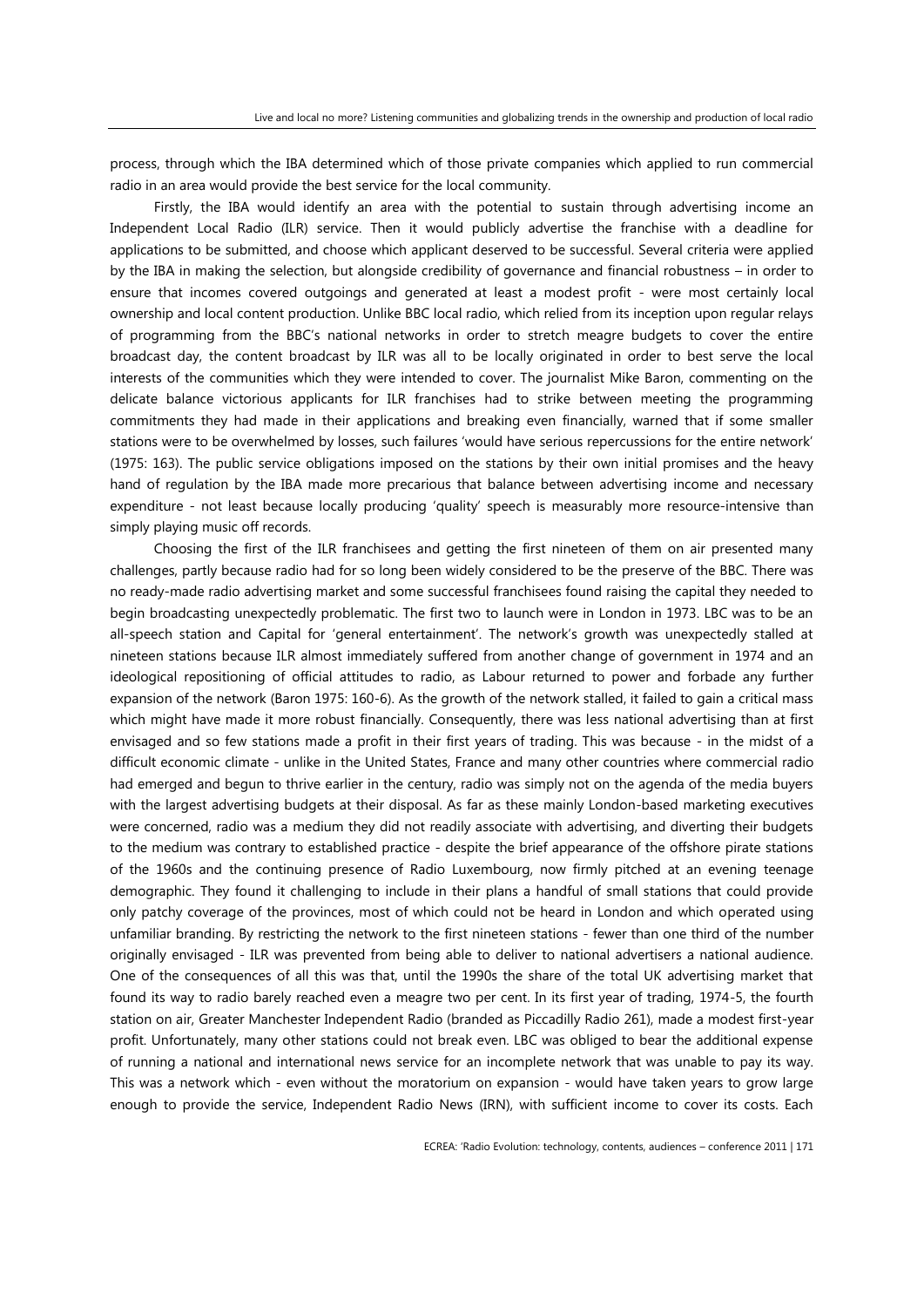subscribing station in the network was obliged to pay LBC £20 per thousand listeners for the IRN service, which in order to be both credible and practical – was operating on the twenty-four hour, seven day per week basis that some stations needed, and which was, after all, one of the essential elements of a network with clear publicservice obligations.

Naturally, it was the public-service obligations that would most concern both applicants for ILR franchises and the officers of the IBA who had to choose between them. In particular, speech, including news and current affairs, had the highest profile even on the vast majority of stations which - inevitably - relied upon mixing it with large amounts of music programming so that audiences would tune in in large enough numbers for the service to be viable. Most stations winning franchises also promised to complement their more mainstream daytime schedules with a range of specialist music programmes in the evening. Some even offered programmes featuring the arts in general or some aspect of the arts, such as books or theatre. Several stations had committed themselves to weekly news or current affairs round-ups, drawing on the output of their newsroom over the past seven days. Similarly, some programmed a sports review of the week on a Friday or at the weekend. The public service commitment which evolved in an unsystematic way through the beauty contest system, together with the diverse ownership base of the first stations in the ILR network, produced distinctiveness in approach and style that reflected at least in part the diversity of the different local areas being served. The first station to open in Wales, Swansea Sound, had committed itself to broadcasting for at least part of the day in Welsh, so eight minutes of Welsh were broadcast at 06:00 from Monday to Saturday, in addition to thirty minutes on Sundays and ninety minutes every evening. Daily Welsh lessons were broadcast for non-Welsh speakers. Among some of the most original programming on the network, Liverpool's Radio City produced original comedy written by Alan Bleasdale and John Gorman. Each week a feedback programme featured listeners' letters, presented by the Programme Controller, Gillian Reynolds. Some stations broadcast what was then becoming known as 'access' programming, giving a voice to individuals or groups with common interests who were enabled to create their own original programming, with suitable levels of support and supervision from the professional broadcasters. Children also featured in the programme schedules of many stations, not just because they had been considered to be a beauty-contest winner, but also because the BBC national and local stations already included children's programming alongside more adult material. Unlike the narrow targeting of today, early ILR seemed to promise at least something for everyone in the local area. Systematic analysis of the programme schedules of the era reveals a range of programming elements that were common across many stations, and many other instances in which individual stations would innovate, bringing their own local identities to bear on their output (Starkey 2011: 49-54, 63-76).

# **Relaxation of regulation – and hello to homogenisation**

When in the 1979 general election the Conservatives regained power, work began on completing the network. The consensus politics of the post-war era was over, and the country became more polarised. With the rise of the political right as the Thatcher era dawned came a decade of rapid expansion and de-regulation in commercial radio. In total, fifty ILR broadcast licences had been awarded by 1984 and the stations were either already on-air or about to launch. Otherwise, for commercial radio the mid-1980s was a period of 'relative stability', a number of stations being financially successful, despite their obligation to meet previous promises to provide public service broadcasting for their local communities (Stoller 2010: 124-5). Stoller's detailed history of Independent Radio, Sounds of your Life, pinpoints one regular meeting of the Association of Independent Radio Contractors (AIRC) on 23 June 1984, held at the Heathrow Sheraton Skyline Hotel, as crucial in the way the sector began to take advantage of the changed political environment and metamorphose from its beginnings as ILR to a quite different model: the commercial radio industry we know today (2010: 144-53). At this conference of chairmen and managing directors of the existing ILR companies, a new militancy developed out of expressions of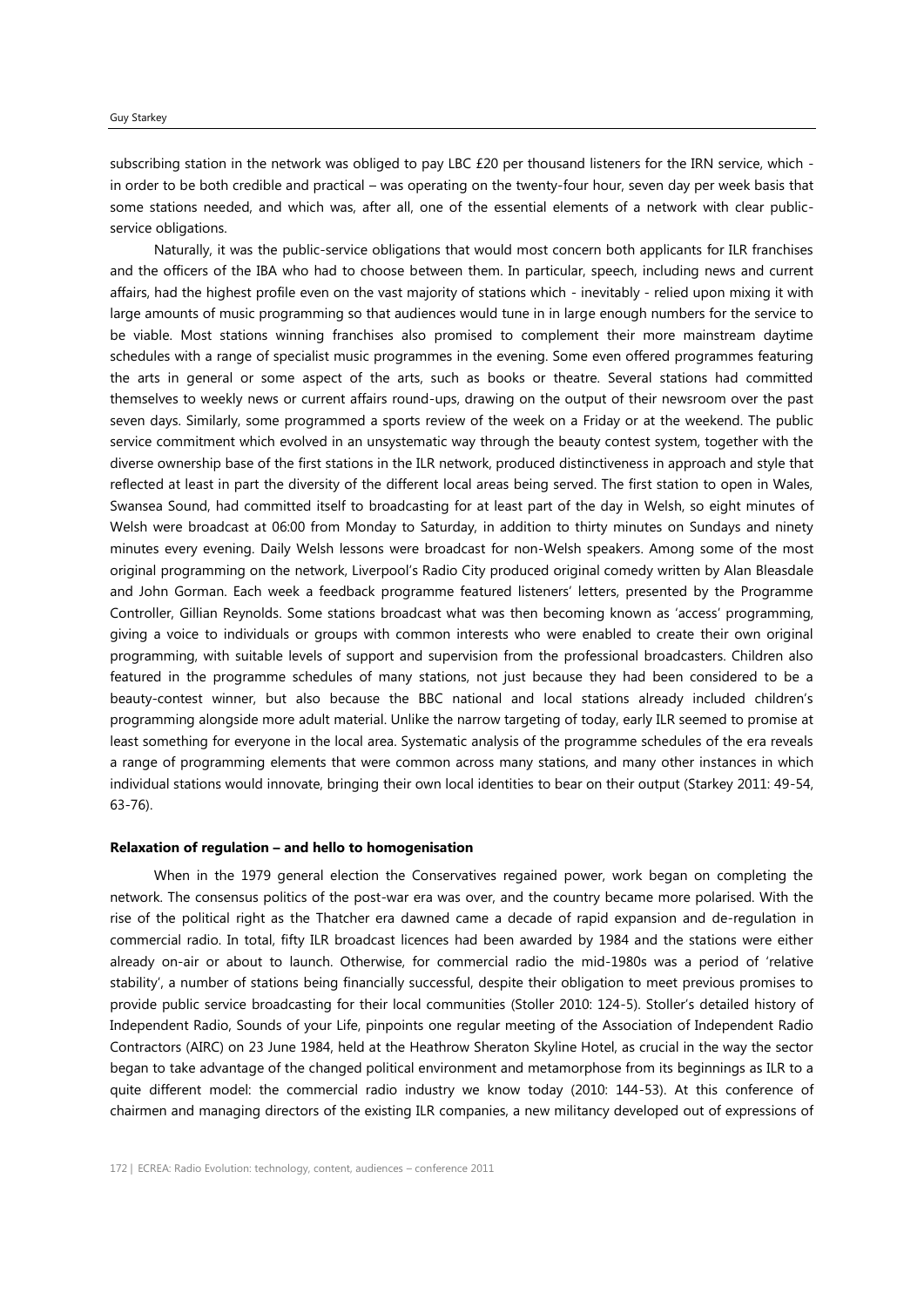unease and this single event proved to be an important catalyst for change. Key concerns included renewed talk in government of proposed legislation to free the commercial radio sector of the constraints of local broadcasting and establish a service of Independent National Radio (INR). This showed how different from those of the 1970s the expectations of the establishment had now become, as the old left-right consensus around restricting the potential excesses of privately-owned and operated commercial radio in the UK evaporated. Many of the ILR stations were fearful that any credible 'INR' might bring increased competition for what little national radio advertising existed and damage what was for them a modest but still important income stream. There had also been talk suggesting that now revenues and profitability in ILR were finally improving, a levy on the ILR stations' hard-earned income might be used to finance the launch of any new competitors in the form of INR. The richest ILR stations were already subject to a levy – or 'secondary rental' – which was used to support the less successful local stations in the network in meeting their PSB commitments, and the levy was paid to the IBA once they had reached certain levels of profitability. The IBA was required to redistribute this money 'in the interests of the system as a whole' (Stoller 2010: 38). Another cause for disgruntlement among some ILR station owners was a renewed challenge to the duopoly from a number of offshore pirates which had either continued to broadcast in contravention of the Marine Offences Act 1967, such as Radio Caroline, or recently appeared, such as Laser 558, Radio Northsea International and Radio Atlantis - the former proving particularly successful at attracting audiences in the south-east of England.

Following, but not entirely because of the Heathrow Conference, in 1990 the IBA was replaced by a new regulator for UK commercial radio: the Radio Authority. With this change of regulator came an increasingly 'lighter touch' regulation of content and ownership. An increasingly permissive attitude in government, combined with an empathy for private enterprise struggling under what was now being depicted by the political right as burdensome 'red tape', was reinforced by the first actual closure of an ILR station, Centre Radio in Leicester. Ironically, this had been the birthplace of BBC Local Radio, but it was the failure of Centre Radio that first heralded the death of localness in its commercial counterpart, because sacrificing localness in favour of financial stability seemed to the Conservative government like an appropriate response. While other stations had struggled to remain financially solvent, such as CBC in Cardiff and Radio Aire in Leeds, and while others were rescued from closure by new investors, Centre Radio was allowed to fail in 1983, after broadcasting for only two years. A new contractor, Leicester Sound, soon took over the franchise, but an actual failure did little to enhance the reputation of the IBA or promote ILR as a business model. The Conservatives wanted to expand the network, but many more business failures in the sector would inevitably have dismayed potential investors and threatened that future expansion. The rescue of Centre Radio happened relatively quickly because the neighbouring station in Nottingham, Radio Trent, became the majority shareholder of a new company, Leicester Sound, and the two stations were allowed by the IBA to share twelve hours per day of programming outside daytimes. They also achieved joint savings by sharing resources for accounting, administration and commercial production. According to Stoller, 'such almost covert takeovers began to be routine as the eighties progressed' (2010: 124). A clear precedent had been set and, because continued expansion of the network meant stations were opening in much less financially viable markets than the large metropolitan cities where much of the original network had begun, a gold rush by some cash-rich stations for mergers and acquisitions became unstoppable. Most significantly perhaps, early in 1985 Wiltshire Radio in Swindon took control of Radio West in the neighbouring city of Bristol. At Wiltshire Radio the journalist-turned-managing director, Ralph Bernard, developed a keen appetite for empire building, and this new strategy was stimulated by the passing of a new Broadcasting Act in 1996, which effected a comprehensive overhaul of the law on cross-media ownership (Kuhn 2007: 96). Wiltshire Radio became GWR and by March 2001 the company owned or controlled a total of forty seven stations, both nearby and even great distances away. GWR were not the only opportunists to use savings in operation and management costs to bring economies of scale to ever-growing radio 'groups' - exploiting to the full the relaxation of rules on cross-media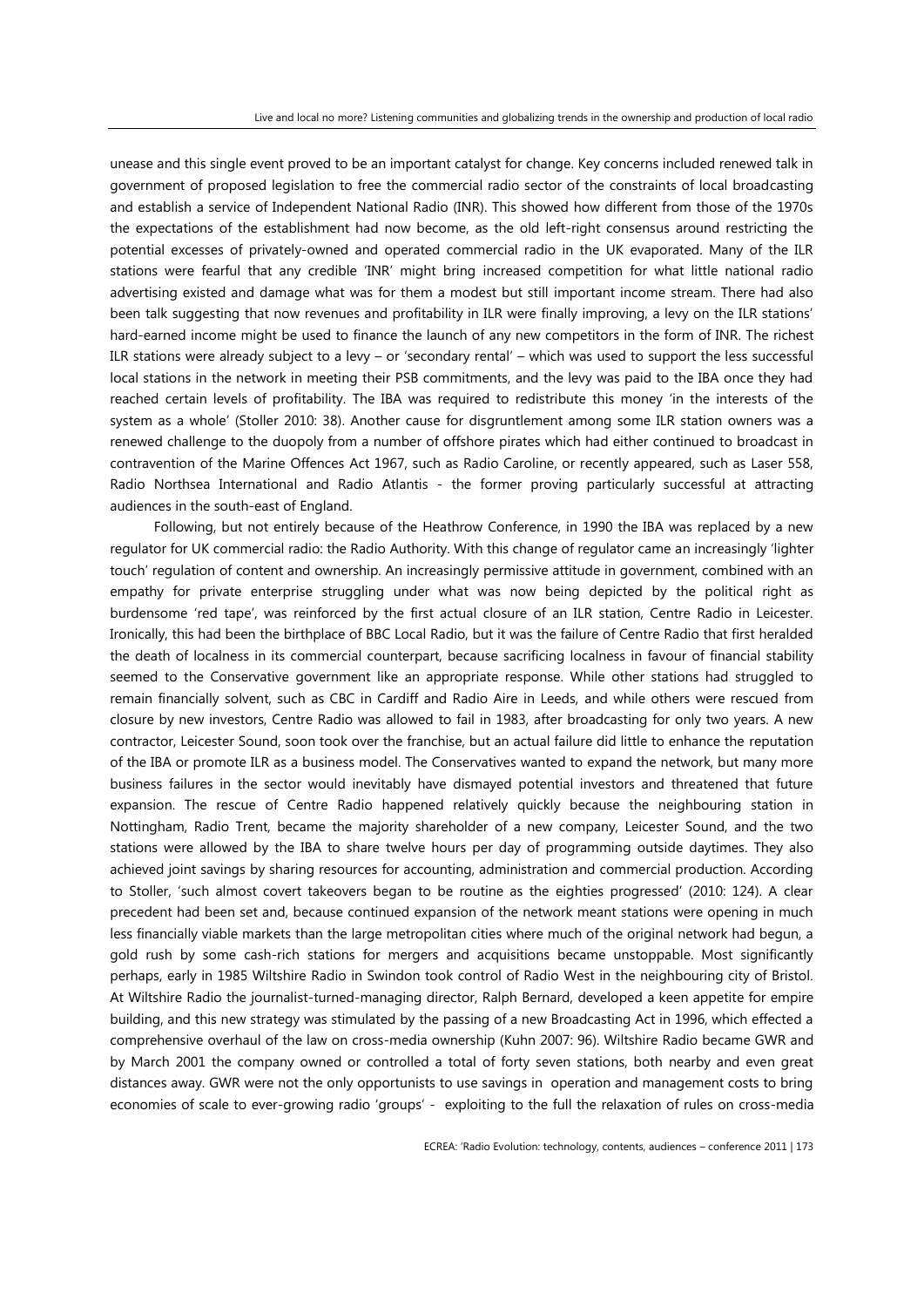ownership in the 1996 Act, which was, after all, intended to strengthen media companies financially and develop their ability to weather economic storms.

GWR may have had the highest profile, not least because a GWR takeover of a station resulted in an almost immediate 'makeover' of its on- and off-air branding, management and programming, which resulted in an abrupt loss of whatever distinctiveness had previously existed in a station. A number of other groups developed, though, with each one taking over whatever stations around the country became either willing or financially vulnerable to them. If the dominance of the sector by a company which began life as a small station based in rural Wiltshire was surprising, the growth of London's Capital Radio into an entirely separate group was less so. A multitude of acquisitions and mergers, takeovers and boardroom manoeuvres gathered pace over the 1990s and 2000s and Stoller (2010) records these in detail. We should note here that the frenzy into which this developed was deeply detrimental to the sense of localness in ownership and in content generation which had been a sine qua non of the introduction of ILR. Different groups had different attitudes to distinctiveness among stations in their portfolios, and not all stations losing their independence were developed into clones of a perceived successful template, applied without sensitivity to local interests or heritage factors, but in many instances stations became mere cogs in much larger operations which perceived progress to be the homogenisation of processes and output. What had once been locally-owned and managed radio stations, making locally all decisions about local content, became subject to decision making and management from far beyond the boundaries of their editorial areas. The Communications Act 2003 replaced the Radio Authority with a new regulator, Ofcom, and promised an even lighter approach to the regulation of content and ownership. This homogenisation of the output of local commercial radio in the UK has quickened in pace ever since. Of great significance to this trend has been the development of digital technology used in radio for content storage and playout. In turn, this technology has brought greater ease of automating programming so no human needs to be present in the studio, and syndicating programmes across several stations in a group at a time. Often the only concessions to localness are the incorporation of short bursts of bespoke local news and advertising within more generic programming that is being relayed to audiences in many different editorial areas. Another innovation in using technological advances to increase the profitability of individual stations, and so the groups which own them, is co-location, meaning two or more stations actually broadcasting from the same studio building, even if that building is outside the area to which one or more of those stations is licensed to broadcast.

#### **Local radio, going global**

A major problem with reporting on the ownership of individual stations by different groups lies in the ability for boardroom control to change overnight, as assets are not only traded because of the few remaining requirements of cross-media and competition regulation, but they can be sold or merely exchanged between current and emerging groups simply because the time seems right for such a move. This might be, for example, in order to cluster a portfolio of stations around a tighter-knit geographical area and thereby rationalise operations to cut group management costs. The data shown in table 2 cannot therefore be considered particularly durable, but do represent a snapshot of ownership in 2011. The table also serves to demonstrate the relationship between the major groups in the UK commercial radio sector and those with much less significant portfolios at the time of researching the book Local Radio, Going Global (Starkey 2011). Even the smallest groups are significant players in the local media landscape where they own or operate stations. As with many institutional studies, other factors can complicate matters. One apparently modest group, UKRD, either owned or controlled Eagle Radio and County Sound (Guildford), KL.FM (King's Lynn), Star Cambridge, and Pirate FM (Redruth), but also owned one third of Heart (South Hampshire) and a third of Nova (Weston-super-Mare). UKRD also owned sufficient shares in The Local Radio Company group (TLRC), and so it also effectively controlled Mix 96 (Aylesbury), Spire FM (Salisbury), Wessex FM (Dorchester), Spirit FM (Chichester), 2BR (Burnley), Minster FM (York), Stray FM (Harrogate), the two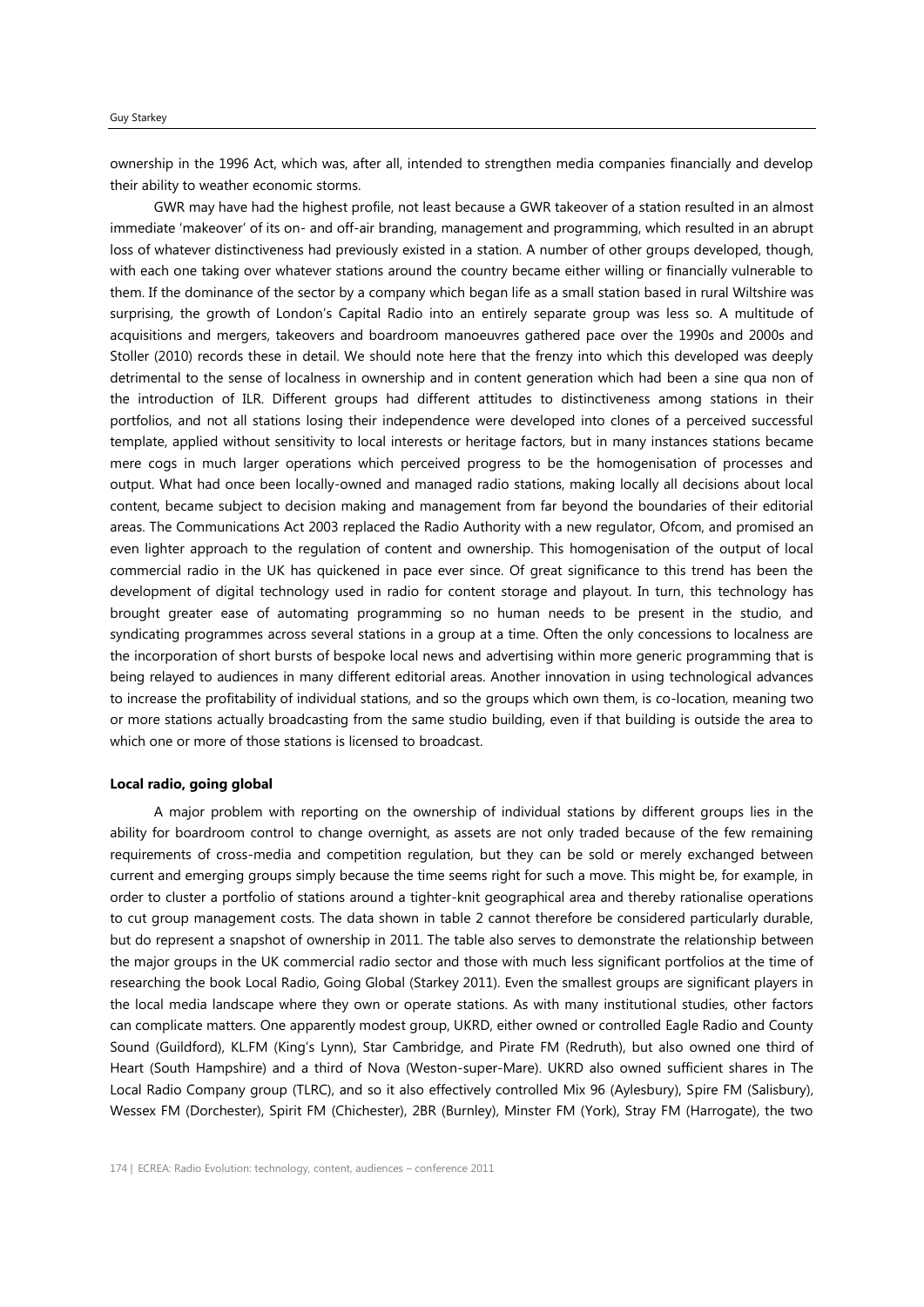Yorkshire Coast Radio licences in Scarborough and Bridlington, Sun FM (Sunderland), and a cluster of three stations in Darlington, Durham and Northallerton which all but merged in 2010 and now broadcast under one of the group's favourite brands: Star. Through TLRC, UKRD also controlled one third of The Bee (Blackburn).

| Group                   | Number of commercial analogue<br>radio licences held | National <i>broadcast</i> radio brands operated, analogue and<br>digital |
|-------------------------|------------------------------------------------------|--------------------------------------------------------------------------|
| Global                  | 47 FM (including Classic FM), 23<br>AM               | The Arrow, Choice, Classic FM, Galaxy, Gold, Heart, LBC, XFM             |
| Bauer                   | 24 FM, 13 AM                                         | Heat, The Hits, Kerrang, Kiss, Magic, Q Radio, Smash Hits                |
| <b>GMG</b>              | 13 FM                                                | Real, Smooth                                                             |
| <b>UTV</b>              | FM.<br>(including)<br>11<br>AM<br>4                  | TalkSport                                                                |
|                         | TalkSport)                                           |                                                                          |
| Absolute Radio          | 1 AM (Absolute Radio)                                | Absolute Radio, Absolute 80s, Absolute Radio 90s, Absolute               |
|                         |                                                      | Radio Classic Rock, Absolute Radio Extra                                 |
| The Local Radio Company | 13 FM                                                |                                                                          |
| Group (UKRD controlled) |                                                      |                                                                          |
| Lincs FM                | 9 FM                                                 |                                                                          |
| <b>UKRD</b>             | 4 FM, 1 AM                                           |                                                                          |
| Sunrise Group           | 4 FM, 3 AM                                           | Sunrise Radio, Kismat Radio, Punjabi Radio                               |
| Tindle Radio            | 9 FM                                                 |                                                                          |
| Town & Country          | 7 FM                                                 |                                                                          |
| <b>Broadcasting</b>     |                                                      |                                                                          |
| Quidem                  | 6 FM                                                 |                                                                          |
| <b>KMFM</b>             | 7 FM                                                 |                                                                          |
| Orion                   | 5 FM, 3AM                                            |                                                                          |
| <b>CN Group</b>         | 3 FM                                                 |                                                                          |

Table 2: Station ownership and control by the principal UK commercial radio groups\* in January 2011, shown by analogue licences held and national *broadcast* brands operated, (whether available through analogue or digital-only means). Source: Starkey (2011). \* Excludes digital-only groups/stations, such as Planet Rock and UCB.

The central proposition in the new book Local Radio, Going Global (Starkey 2011) is that this concentration of ownership and control, together with the loss of distinctiveness in the nature of broadcast and, now, on-line content in what were once locally-owned and locally produced commercial radio services in the UK is symptomatic of the globalisation that is evident in many sociological, political, economic and cultural developments of our age and the past few decades. The diminution of localness on one 'local' radio station does not in itself bring about a centralised, 'globalised' world. It does, however, contribute to a process of globalisation that is manifestly observable around us. However, it is important to recognise that many of those stations which have lost their distinctiveness are located in such small or sparsely-populated areas that, as the original sixtystation ILR network was originally conceived at the time of the Conservative manifesto A Better Tomorrow (1970), would not even have been contemplated as areas that were potentially viable for local commercial radio. The difficulties in the 1970s in raising launch capital or remaining solvent through difficult economic periods, clearly precursored those that far smaller stations would experience even with the financial benefits brought by the digital technology of today. Similarly, UKRD and TLRC are both groups which won licences and launched stations in some of the smallest of areas to be advertised by the Radio Authority and, later, Ofcom. Sustaining those businesses under the terms of the original licence awards has often proven very difficult. Of course it is difficult to say whether this is due to their own failings or the economic hand dealt them, or simply a combination of the two, but they and some of the other groups have certainly faced financial hardship. Significantly, in 2006 UKRD handed back the licence for Stroud in Gloucestershire, which it had been attempting to operate as Star 107.9, to Ofcom, rather than sell it on, largely to force the regulator to respond (Day 2006). This moment in the history of UK commercial radio was just as important as the Heathrow Conference, because in handing back the licence, for the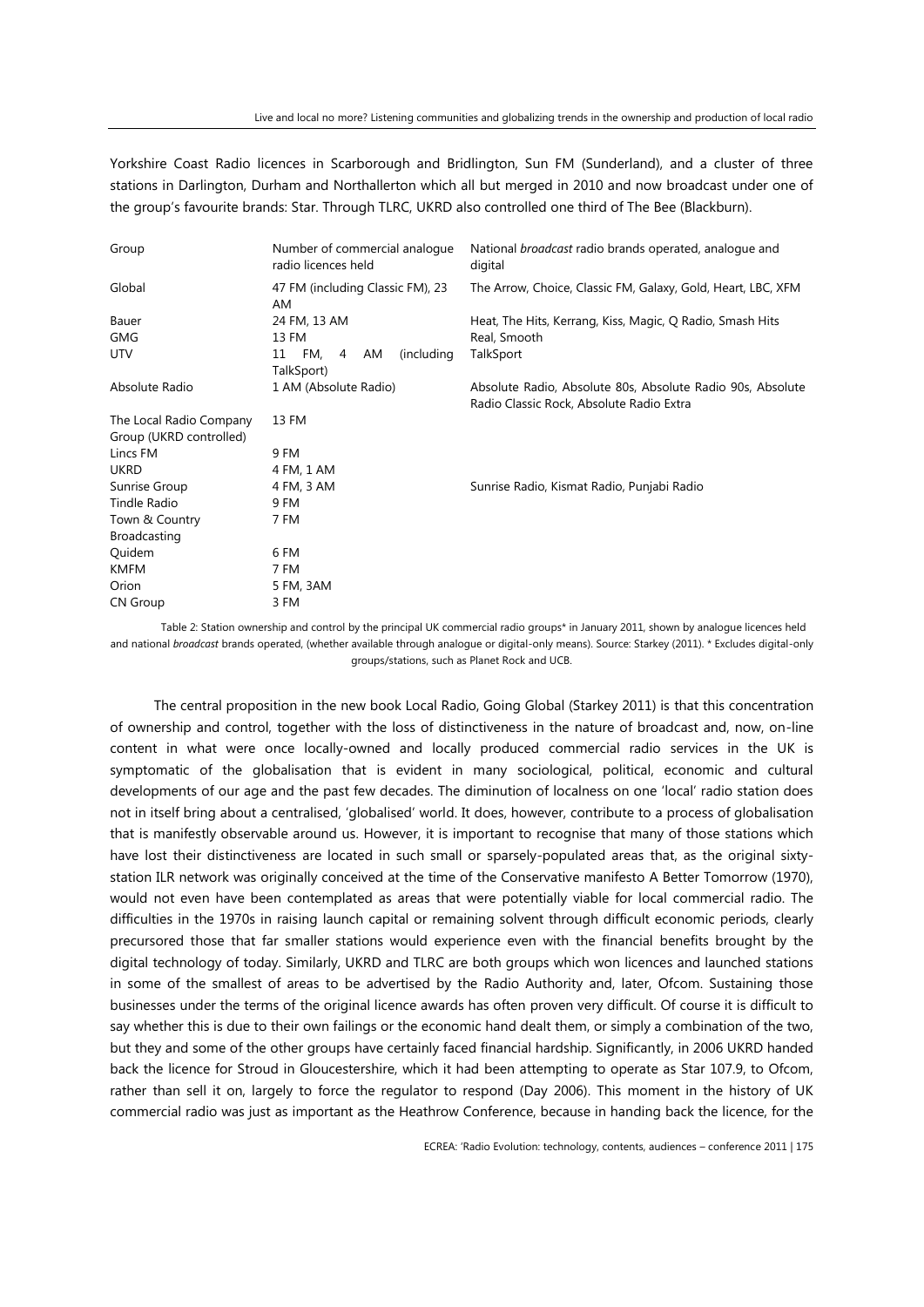#### Guy Starkey

first time the licensing process and the role of the regulator as the final arbiter of who should be broadcast in an area had been decisively subverted by a commercial radio company. This was a pivotal moment in that since then Ofcom has attempted to accommodate proposed changes to licence agreements that represent wide-ranging, even swingeing U-turns in the interests of maintaining stations on air. Not all such concessions have been innovative; in the 1980s the co-location of entire services or parts of services had been allowed sparingly by the IBA, and already the practice of groups gathering together their local news operations into regional centres known as 'news hubs' had been considered by the Radio Authority shortly before it was subsumed within Ofcom in 2003. Pioneered by GWR, who had received the Authority's consent to open a hub experimentally in South-West England in 2002, the very first such initiative began servicing the separate GWR stations in Plymouth, Exeter/Torbay, Yeovil and Taunton, Kingsbridge and Barnstaple. At the hub, each of the different stations' own local news bulletins were pre-recorded by a single newsreader using copy and audio produced remotely at the hub itself or by reporters working across the combined coverage area who then fed the content they created to the centre. This 'pooling of resources', as it was rationalised, was allowed on the understanding that 'a local journalistic presence' would be maintained in each editorial area (Crisell & Starkey 1998: 20-21). In a document it published in 2004, Radio – Preparing for the Future, Ofcom soon proposed taking the 'hub' concept even further, by focusing regulation on 'content' rather than 'operational' issues. Effectively recognising that successive technological developments and parallel relaxations in the regulation of ownership should be reflected in regulatory practice regarding content regulation, Ofcom began to test the reasonableness of whatever efficiency was being proposed by a group before deciding to approve or reject any request. Key to its deliberations would be any possible implications for other, competing contractors in overlapping areas, and the effect of change on the range of choice available to the listener in any given area.

The areas in which this new approach has been tested most controversially include format changes, where the very nature of the programming - including its music policy - might be amended, as well as co-location, news hubs, syndication and automation. Syndication was another legacy from the 1980s, particularly where the IBA had been reluctant to let new, smaller stations produce their own programming on a twenty-four hour basis, believing their resources would be overstretched. Overnight programming, when much smaller audiences would be listening, had often come from programming 'hubs' (although the term was not yet in common usage), and in 1986 Beacon (Wolverhampton) was supplying a five-hour long programme to its neighbours, Mercia (Coventry), Signal (Stoke-on-Trent) and Wyvern (Hereford and Worcestershire), in which only separate advertisement breaks provided a distinction between the four versions of the same programme. Other initiatives had followed, such as a part-networked service from 1987-92 called The Superstation. GWR had syndicated Late Night Love with Graham Torrington since 1996 on a number of stations they sub-branded as 'The One Network'. The TLRC group – even before being acquired by UKRD - began simulcasting their evening programmes across all their own stations, and several other such initiatives followed. Co-location has also gathered pace: at the time of writing, the three stations in North-East England in Darlington, Durham and Northallerton, which were originally branded as A1FM, Durham FM and Minster Northallerton, were all rebranded as Star and co-located in Darlington. By simulcasting the same programming in daytime but retaining the ability to broadcast separate commercials in each area, the group retained the potential to earn income from small local advertisers while saving as much money as possible and remaining on air. The two Scarborough and Bridlington services of Yorkshire Coast Radio are licensed separately but also simulcast everything apart from local commercials, and while The Bee (Blackburn) and 2BR (Burnley) remain separate services, neither actually broadcasts from its own editorial area, because they share colocated premises in the town of Accrington which lies between them.

However, the most significant and most noticeable push at the boundaries of regulatory tolerance has been by Global Radio, a super group formed from the 2007 acquisition of Chrysalis Radio and the purchase in 2008 of GCap Media – itself a product of the merger in 2005 of Capital and GWR. In September 2008 Global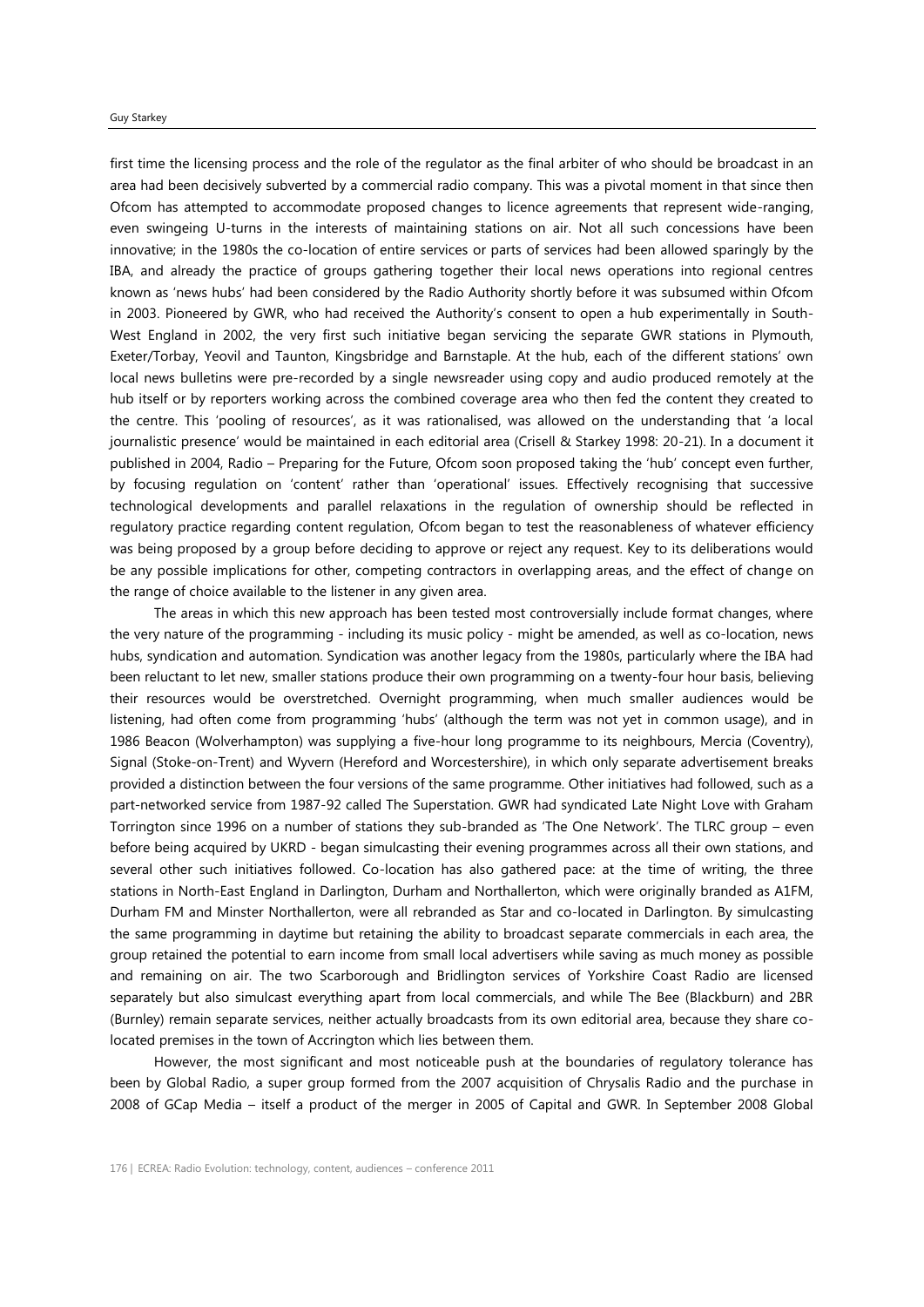began rebranding as many of its stations as possible as Heart and then set about reducing the operating costs of what became a new quasi-national FM brand by removing as much distinctiveness in content among them as Ofcom would allow. Extending syndication in daytime meant little local content remained. The rebranding meant that many long-established heritage brands were lost: 2CR (Bournemouth), 2-TEN FM (Reading), Champion (West Wales), Chiltern (Luton and Bedford), GWR (Swindon and Bristol), Marcher Sound (Wrexham and Deeside), Gemini (Exeter/ Torbay), Q103 (Cambridge), Essex FM, Severn Sound (Gloucester and Cheltenham), Ocean (Portsmouth and Southampton), Invicta (Kent), Lantern (Devon), Coast (North Wales), Fox (Oxford), Plymouth Sound, Orchard FM (Yeovil and Taunton), Southern FM (Brighton), The Buzz (Wirral), SGR (which had absorbed the two Suffolk stations Orwell and Saxon in 1992), Horizon (Milton Keynes), Broadland (Norfolk), Northants 96 (Northamptonshire), and Hereward (Peterborough). Later, in June 2010, the thirty-three separate stations now operating under the Heart brand were merged into fifteen Heart 'super stations', meaning what local output remained was moved to regional news and programming hubs. In January 2011 a second dramatic consolidation of Global's portfolio of radio stations was achieved through the merging of the six regional Galaxy stations in Scotland, the South Coast, Birmingham, Manchester, Yorkshire and North-East England with its remaining heritage ILR stations Red Dragon (Cardiff), Trent (Nottingham), Ram (Derby) and Leicester Sound under the Capital brand into another quasi-national FM network. Only the breakfast and drive programmes are now produced separately in the regions, while for the rest of the broadcast day London output is relayed and disguised through the prerecording and voicetracking of regional variations of some of the London-based presenters' links. Regionally compiled news bulletins, traffic and travel and of course commercials, add to some apparent localness that meets Ofcom's new regulatory focus on output, as opposed to process. According to Global, this is 'local radio, delivered nationally'.

## **What future for local radio – live and local no more?**

Global Radio's clever consolidation of its portfolio of local and regional stations into two more easily recognisable quasi-national brands that require a fraction of the production effort needed when they were launched, was a resounding triumph of the commercial over the local. Whereas the extent to which commercial radio was able to finally break the BBC's monopoly of radio broadcasting in 1973 was deliberately limited to relatively small, local audiences, the commercial sector is now better equipped to compete with the BBC's national analogue music services, Radios 1 and 2. Although this might make good commercial sense for entrepreneurs investing in the radio sector it does depend to a certain extent, on listeners not caring about the diminution of localness it has produced. Because some requirements remain to produce a minimum amount of local content, groups who would prefer to homogenise as much as possible the individual stations within their portfolios must still produce some bespoke material targeted at listening communities within each individual station footprint but are listeners fooled? Radio is a very clever medium, and many of the people who run it or work in it are ingenious in adapting its inherent characteristics in order to exploit them to the full. However, the recreation of local radio that digital production and distribution technology allows us in the twenty-first century is not without its critics. The network of forty BBC local radio stations is not immune to challenge or change, either. At the time of writing, afternoon programme syndication in order to cut costs was being trialled at three Yorkshire stations, (BBC Radio Leeds, BBC Radio York and BBC Radio Sheffield) and two in South-East England (BBC Radio Kent and BBC Radio Sussex & Surrey) (Plunkett 2010). The BBC's Delivering Quality First initiative threatens to recommend extending syndication, to the further detriment of localness in BBC local radio.

However, the final chapter of Local Radio, Going Global (Starkey 2011) begins a discussion as to whether it actually matters whether a significant amount of radio is locally owned and operated. Perhaps the greatest test of localness in local radio may be the market – commercial and public service. In the case of the commercial sector, sometimes niche markets abandoned by big players can be exploited by new entrants into the business, and as